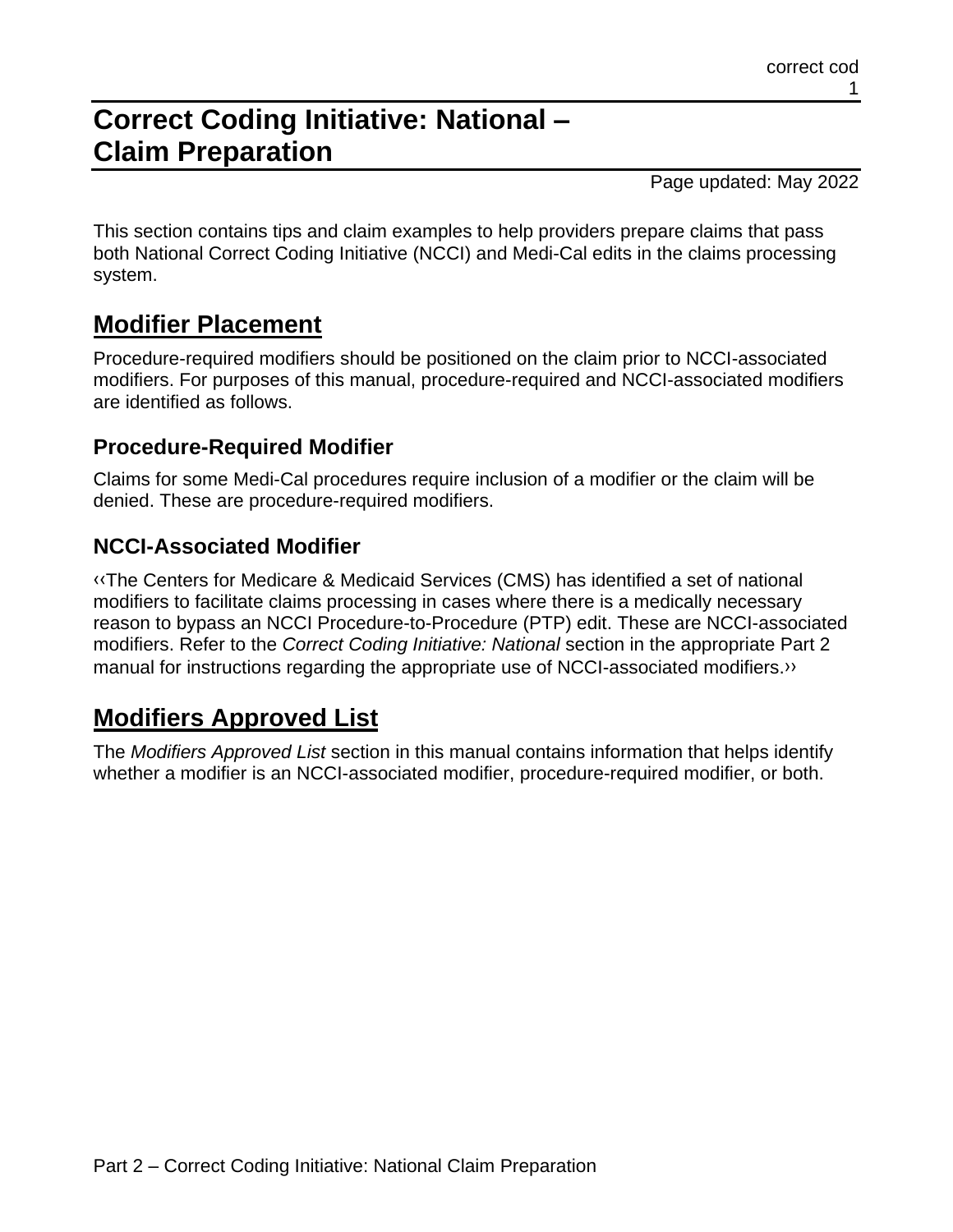## **Modifier Placement: CMS-1500 Claim**

### **Figure 1. Modifier placement: Repeated radiology tests on CMS-1500 claim.**

#### *This is a sample only. Please adapt to your billing situation.*

In this example radiology CPT<sup>®</sup> code 70491 (computed tomography, soft tissue neck; with contrast material[s]) is billed on the same claim as CPT code 76380 (computed tomography, limited or localized follow-up study). Both services are medically necessary. If not billed with modifiers as illustrated, however, the code combination will be denied due to NCCI procedure-to-procedure edits.

To ensure claim reimbursement, code 70491 is entered on one claim line with modifier 26 (professional services) in the *Procedures, Services or Supplies/Modifier* field (Box 24D). Code 76380 is billed on a separate claim line with NCCI-associated modifier XU (unusual non-overlapping service) entered after procedure-required modifier 26.

|                |                                                                                                          |                   |                          |           |                 |    |                                   |            |                                              |                                |  |                                       |  |                                    | 20. OUTSIDE LAB?  |                                  |                               |                    | \$ CHARGES                         |             |
|----------------|----------------------------------------------------------------------------------------------------------|-------------------|--------------------------|-----------|-----------------|----|-----------------------------------|------------|----------------------------------------------|--------------------------------|--|---------------------------------------|--|------------------------------------|-------------------|----------------------------------|-------------------------------|--------------------|------------------------------------|-------------|
|                | 19. ADDITIONAL CLAIM INFORMATION (Designated by NUCC)<br><b>DOCUMENTATION ATTACHED</b>                   |                   |                          |           |                 |    |                                   |            |                                              |                                |  |                                       |  | <b>NO</b><br><b>YES</b>            |                   |                                  |                               |                    |                                    |             |
|                | 21. DIAGNOSIS OR NATURE OF ILLNESS OR INJURY Relate A-L to service line below (24E)<br>ICD Ind. $\theta$ |                   |                          |           |                 |    |                                   |            |                                              |                                |  | 22. RESUBMISSION<br>ORIGINAL REF. NO. |  |                                    |                   |                                  |                               |                    |                                    |             |
|                |                                                                                                          | $\alpha$ D1D1D1D  |                          |           | <b>B.</b>       |    |                                   |            |                                              |                                |  |                                       |  |                                    |                   |                                  |                               |                    |                                    |             |
|                | E.<br>E<br>G.                                                                                            |                   |                          |           |                 |    |                                   |            |                                              | 23. PRIOR AUTHORIZATION NUMBER |  |                                       |  |                                    |                   |                                  |                               |                    |                                    |             |
|                | 24. A.                                                                                                   |                   |                          |           |                 |    | <b>B.</b>                         | C.         | D. PROCEDURES, SERVICES, OR SUPPLIES         |                                |  |                                       |  | Ε.                                 | F.                |                                  |                               |                    | J.                                 |             |
|                | <b>MM</b>                                                                                                | From<br><b>DD</b> | DATE(S) OF SERVICE<br>YY | <b>MM</b> | To<br><b>DD</b> | YY | <b>PLACE OF</b><br><b>SERVICE</b> | <b>EMG</b> | (Explain Unusual Circumstances)<br>CPT/HCPCS |                                |  | <b>MODIFIER</b>                       |  | <b>DIAGNOSIS</b><br><b>POINTER</b> | <b>\$ CHARGES</b> | G.<br>DAYS<br>OR<br><b>UNITS</b> | H.<br>EPSDT<br>Family<br>Plan | ID.<br><b>QUAL</b> | <b>RENDERING</b><br>PROVIDER ID. # | INFORMATION |
|                |                                                                                                          |                   |                          |           |                 |    |                                   |            |                                              |                                |  |                                       |  |                                    |                   |                                  |                               |                    |                                    |             |
|                | 10                                                                                                       | 01                | 15                       |           |                 |    | 81                                |            | 70491                                        | 26                             |  |                                       |  |                                    | 5000              |                                  |                               | <b>NPI</b>         |                                    |             |
| $\overline{2}$ |                                                                                                          |                   |                          |           |                 |    |                                   |            |                                              |                                |  |                                       |  |                                    |                   |                                  |                               |                    |                                    |             |
|                | 10                                                                                                       | 01                | $\overline{15}$          |           |                 |    | 81                                |            | 76380                                        | <b>26XU</b>                    |  |                                       |  |                                    | 5000              |                                  |                               | <b>NPI</b>         |                                    |             |
| 3              |                                                                                                          |                   |                          |           |                 |    |                                   |            |                                              |                                |  |                                       |  |                                    |                   |                                  |                               |                    |                                    | SUPPLIER    |
|                |                                                                                                          |                   |                          |           |                 |    |                                   |            |                                              |                                |  |                                       |  |                                    |                   |                                  |                               | <b>NPI</b>         |                                    |             |
| 4              |                                                                                                          |                   |                          |           |                 |    |                                   |            |                                              |                                |  |                                       |  |                                    |                   |                                  |                               |                    |                                    | δ           |
|                |                                                                                                          |                   |                          |           |                 |    |                                   |            |                                              |                                |  |                                       |  |                                    |                   |                                  |                               | <b>NPI</b>         |                                    |             |

#### [‹‹](#page-3-0)**Partial Example of CMS-1500 Claim Form: Fields 19 thru 24A**[››](#page-3-1)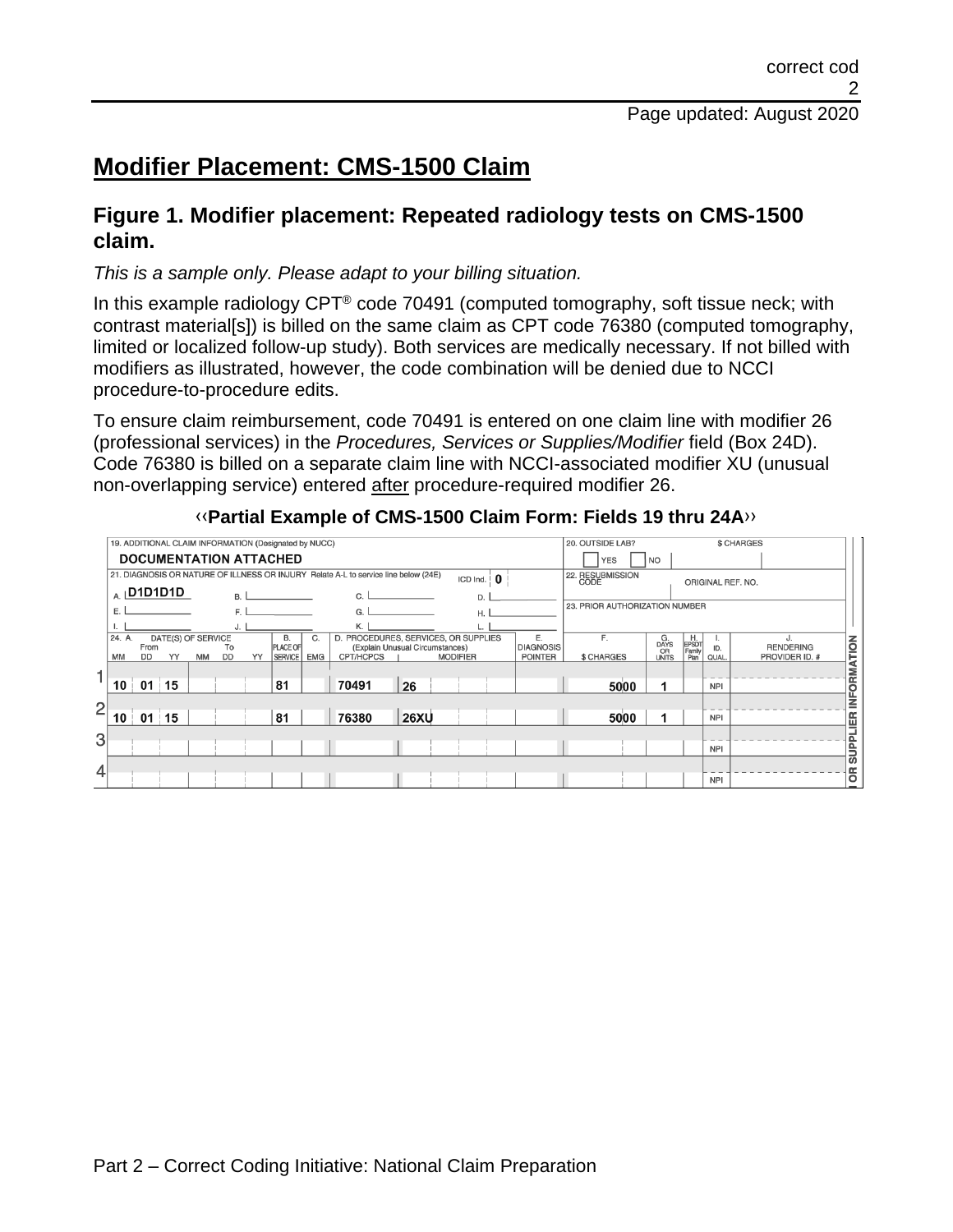## **Modifier Placement: UB-04 Claim**

### **Figure 2. Modifier placement: Repeated radiology tests on UB-04 claim.**

*This is a sample only. Please adapt to your billing situation.*

In this example radiology CPT code 70491 (computed tomography, soft tissue neck; with contrast material[s]) is billed on the same claim as CPT code 76380 (computed tomography, limited or localized follow-up study). Both services are medically necessary. If not billed with modifiers as illustrated, however, the code combination will be denied due to NCCI procedure-to-procedure edits.

To ensure claim reimbursement, code 70491 is entered on one claim line with modifier 26 (professional services) in the *Description* field (Box 43). Code 76380 is billed on a separate claim line with NCCI-associated modifier XU (unusual non-overlapping service) entered after procedure-required modifier 26.

| 38                                                                                                                                                  |                                       | 39<br>a<br>lb                                  | VALUE CODES<br>CODE<br>AMOUNT                                                 |                      | VALUE CODES<br>000E<br>AMOUNT                                                    | 41<br>CODE             | VALUE CODES<br>AMOUNT  |    |
|-----------------------------------------------------------------------------------------------------------------------------------------------------|---------------------------------------|------------------------------------------------|-------------------------------------------------------------------------------|----------------------|----------------------------------------------------------------------------------|------------------------|------------------------|----|
| 42 REV. CD.<br>43 DESCRIPTION                                                                                                                       | 44 HCPCS / RATE / HIPPS CODE          | c<br>ld.                                       | 45 SERV. DATE                                                                 | 46 SERV. UNITS       | 47 TOTAL CHARGES                                                                 |                        | 48 NON-COVERED CHARGES | 49 |
| CT, NECK, WITH CONTRAST<br>CT, LIMITED FOLLOWUP                                                                                                     | 7049126<br>7638026XU                  |                                                | 100115<br>100115                                                              | 1<br>1               |                                                                                  | 50:00<br>50 00         |                        |    |
|                                                                                                                                                     |                                       |                                                |                                                                               |                      |                                                                                  |                        |                        |    |
| 001<br>PAGE<br>OF                                                                                                                                   |                                       | CREATION DATE                                  |                                                                               | <b>TOTALS</b>        |                                                                                  | 100:00                 |                        |    |
| 50 PAYER NAME<br><b>O/P MEDI-CAL</b>                                                                                                                | 51 HEALTH PLAN ID<br><b>HSC123256</b> | 62 REL<br>53 ASG<br>INFO<br>BEN.               | 54 PRIOR PAYMENTS                                                             |                      | 56 NPI<br>55 EST. AMOUNT DUE<br>57<br>100 00<br>OTHER                            |                        | 0123456789             |    |
| 58 INSURED'S NAME                                                                                                                                   | 59 P.REL 60 INSURED'S UNIQUE ID       |                                                |                                                                               | 61 GROUP NAME        | PRV ID                                                                           | 62 INSURANCE GROUP NO. |                        |    |
|                                                                                                                                                     | 90000000A95001                        |                                                |                                                                               |                      |                                                                                  |                        |                        |    |
| 63 TREATMENT AUTHORIZATION CODES                                                                                                                    |                                       | 64 DOCUMENT CONTROL NUMBER                     |                                                                               |                      | 65 EMPLOYER NAME                                                                 |                        |                        |    |
| D1D1D1D<br>$rac{66}{D}$<br>0<br>70 PATIENT<br>REASON DX<br>69 ADMIT<br>DX<br>74<br>PRINCIPAL PROCEDURE<br>CODE DATE<br>OTHER PROCEDURE<br>CODE DATE | b.                                    | 71 PPS<br>CODE<br>OTHER PROCEDURE              | $\left  \begin{smallmatrix} 72 \\ \text{ECI} \end{smallmatrix} \right $<br>75 | 76 ATTENDING         | ÷<br>İм                                                                          | <b>QUAL</b>            | 68<br>73               |    |
|                                                                                                                                                     |                                       |                                                |                                                                               | LAST                 |                                                                                  | FIRST                  |                        |    |
| OTHER PROCEDURE<br>OTHER PROCEDURE<br>CODE DATE<br>d                                                                                                | e.<br><b>DATE</b>                     | OTHER PROCEDURE<br>CODE DATE                   |                                                                               | 77 OPERATING<br>LAST | İмPI                                                                             | <b>OUAL</b><br>FIRST   |                        |    |
| <b>BO REMARKS</b>                                                                                                                                   | <b>81CC</b><br>a.                     |                                                |                                                                               | 78 OTHER             | № 1234567890                                                                     | <b>QUAL</b>            |                        |    |
| <b>DOCUMENTATION ATTACHED</b>                                                                                                                       | b                                     |                                                |                                                                               | LAST                 |                                                                                  | FIRST                  |                        |    |
|                                                                                                                                                     | $\ddot{c}$                            |                                                |                                                                               | 79 OTHER             | NPI                                                                              | <b>QUAL</b>            |                        |    |
| OMB APPROVAL PENDING<br><b>UB-04 CMS-1450</b><br>2005 NUBC                                                                                          | d                                     | NUBC <sup>"</sup> National Uniom<br>LIC9213257 |                                                                               | LAST                 | THE CERTIFICATIONS ON THE REVERSE APPLY TO THIS BILL AND ARE MADE A PART HEREOF. | FIRST                  |                        |    |

#### [‹‹](#page-3-0)**Partial Example of UB-04 Claim Form: Fields 36 thru 79**[››](#page-3-1)